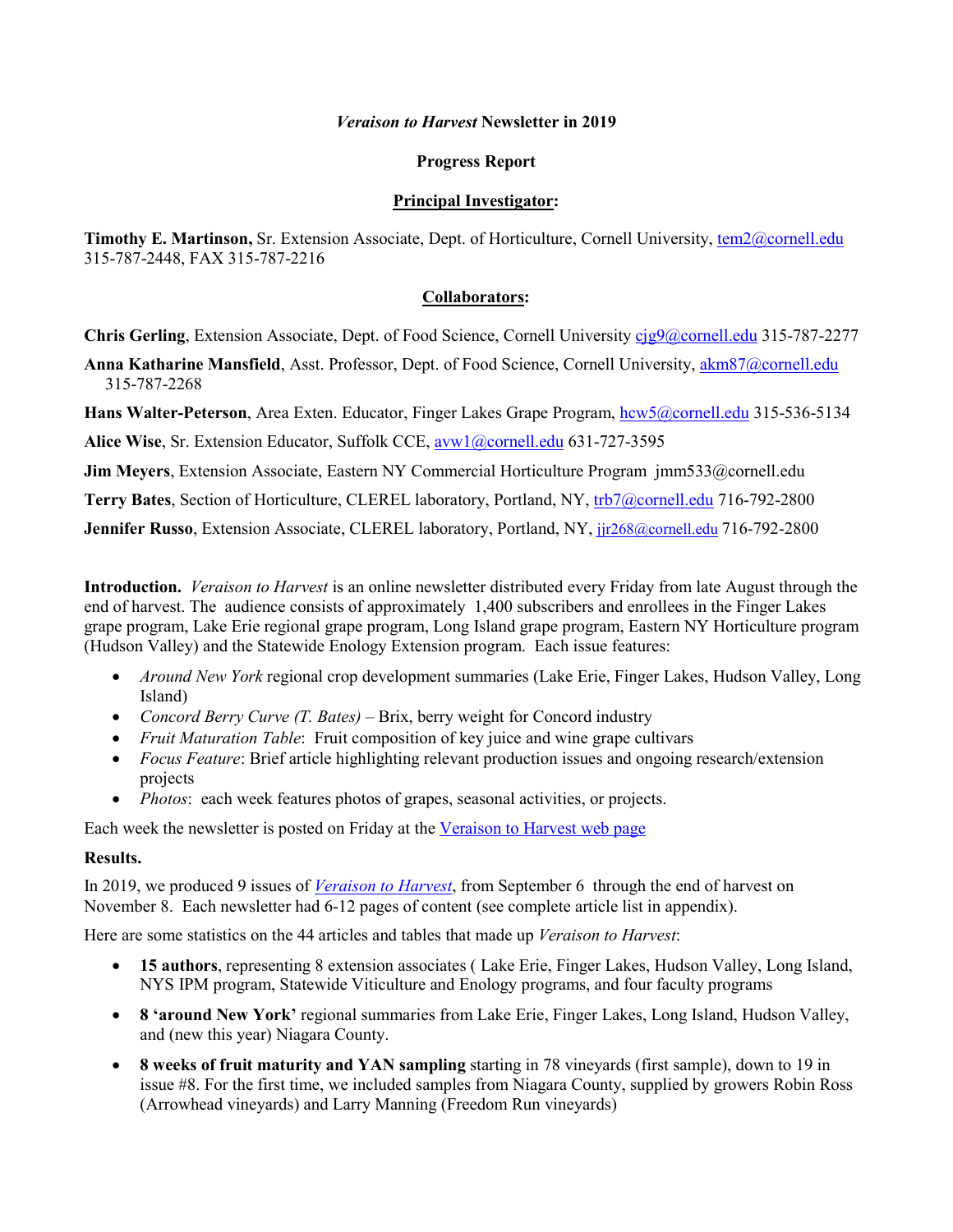- **15 Concord articles,** including 8 "Lake Erie" summaries by Jennifer Russo, 6 berry growth curve articles (Terry Bates) and Kevin Martin's Concord harvest wrapup article.
- **6 Photo Essays: (**Weed Control by Sheep, Be aware of spotted lanterfly, Tour of USDA Tart Cherry, Grape, and Apple Collections, Loose-clustered Vignoles, Genetic Mapping Population from Cornell Grape Breeding Program , Powdery Mildew Phenotyping Robot Increases Efficiency in Evaluating Resistance, Why We Have Disease Management Trials)
- **8 feature and project-focused articles.** This year's articles featured sour rot predictions, Use of mycorrhyzal fungi to enhance vine health, Cornell's new 'Craft Beverages Institute', Managing bindweed, Loose-clustered Vignoles, Winery fermentation trials, Powdery mildew 'phenotyping robot', and how severe downy mildew defoliation delays ripening.
- **3 summary articles.** 
	- o 2019 Growing Season in Review: The September Factor. (Chris Gerling, Hans Walter-Peterson, Jim Meyers, Tim Martinson)
	- o Lake Erie Region Update. Brix Accumulation, Rain, and Yield: Measuring the Impact(Kevin Martin)
	- o Fruit Chemistry Trends 2015-2019 (Martinson)

#### **Impacts.**

**Page views.** According to google analytics, from Jan 1, 2019 to December 31, 2019, there were 2871 page views, from 2,070 unique visitors – about equal to the previous year. Not surprisingly, readership was highest from late August through November (corresponding to publication dates), reaching a peak of around 900 page views in September. Clearly, the site is a well-used resource.



*Figure 1. Weekly breakdown of total page views in 2018 (orange line) and 2019 (blue line). The number of page views peaked in September and October*.

**Audiences.** This is the 13th year of *Veraison to Harvest*, which is a joint effort of all the grape extension programs in New York. Its purpose is to provide timely, objective information about the ripening and harvest season to the New York grape and wine industry. *Growers have cited several impacts:*

- Ability to compare fruit composition numbers with results from their samples.
- Find out how fruit ripening is progressing in other parts of New York
- Learn about seasonal weather issues impacting harvest and winemaking practices
- Compare progress of current season with last year and long-term averages
- For new producers: Learn how ripening progresses across different varieties and what the numbers mean.
- Learn about the scope of research projects currently underway at Cornell.

*Other audiences include:*

- General public and wine consumers interested in information about the harvest and vintage.
- Trade Publications such as 'Wines and Vines' and 'Wine Business Monthly"
- Cornell Undergraduates
- Finger Lakes Community College. Used as a teaching tool in their [Viticulture and Wine Technology](https://www.flcc.edu/academics/viticulture/) program classes.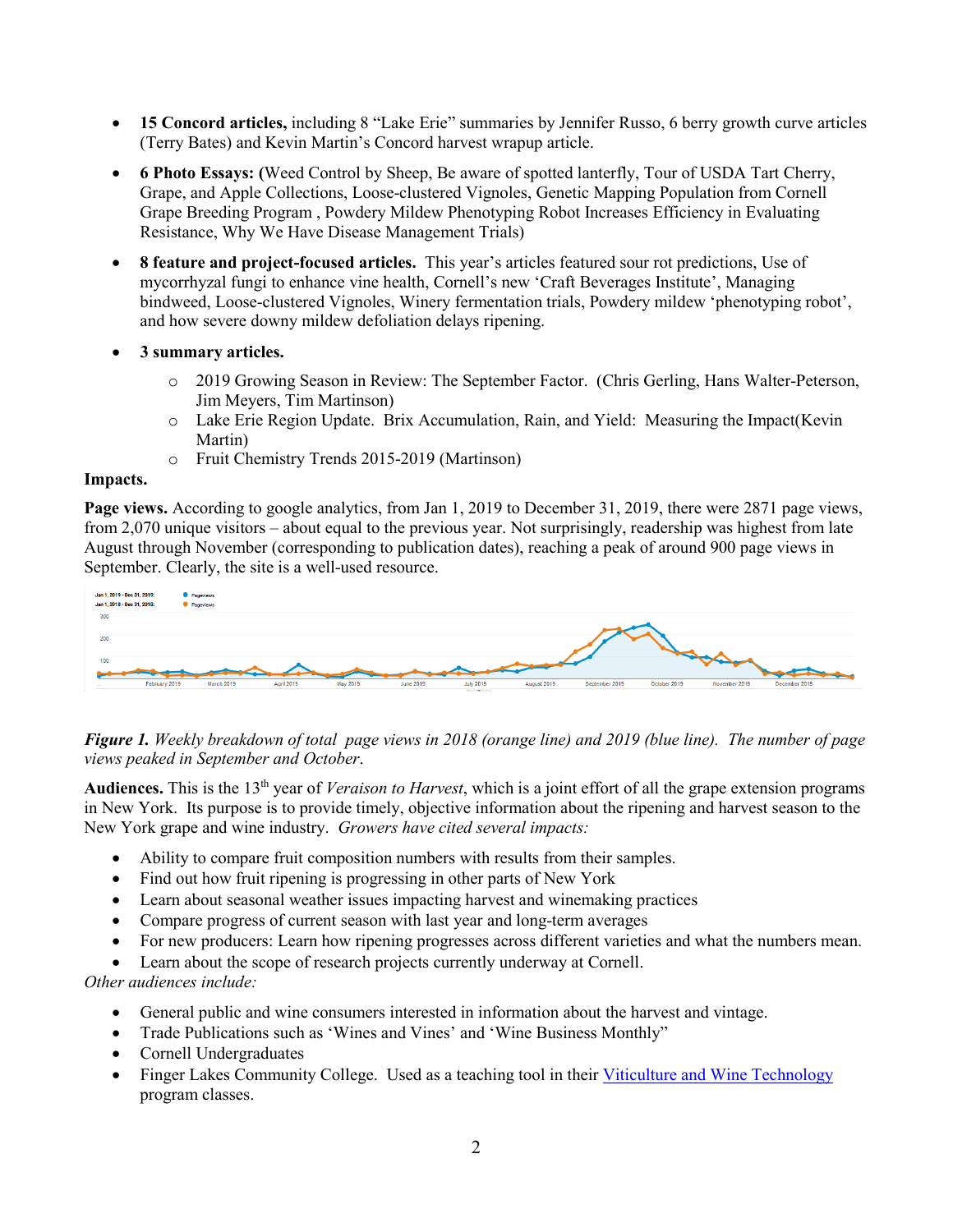Here's what some growers, Cornell lecturers, and a trade publication writer and editor say about *Veraison to Harvest*:

*"As the Eastern Editor for Wine Business Monthly, I cover the news about harvest east of the Rockies. Learning what is happening about harvest in New York State is easy, however, because Veraison to Harvest provides information about all the state's different growing regions on a weekly basis" -Linda Jones McKee, Wine Business Monthly*

*"I look forward to Veraison to Harvest each week during harvest. As a grower, seller and buyer of wine grapes it is important for me know what is going on around the state. Veraison to Harvest is another tool in my box." -Jim Thompson, Long Island grower.*

*"I find the newsletter. Veraison to Harvest very helpful. Besides letting me know what's going on at Cornell Cooperative Extension in Riverhead,it gives me information on the Finger Lakes and upstate grape growing season. Always good to have as much information on the season as possible. I looked forward to receiving it." - Donna Rudolph, vineyard manager, Bedell Cellars.*

*I use Veraison to Harvest data in VIEN 2205, Grapes to Wines lab. Students compare our own grapes during ripening to what we are seeing across the state, and use the V2H data from the plots we pick, to help decide when to harvest for class.*

*- Kathy Arnink, Cornell Enology Lecturer. -*

*I use Veraison to Harvest as a sanity check in my classes for students doing their own grape analysis when deciding when* to harvest. *Although Veraison to Harvest does not include all the varieties we use in class, it does provide another data point when thinking about sugar and acid levels in relation to harvest date for student wines.*

*-Dwayne Bershaw, Enology Lecturer, Cornell.*

*"We look at Veraison to Harvest data in order to follow various varieties. It gives students a sense for where certain varieties sit during the ripening period and helps them familiarize themselves with the "late" and "early" ripeners.*

*- Russell Moss Viticulture Lecturer, Cornell.*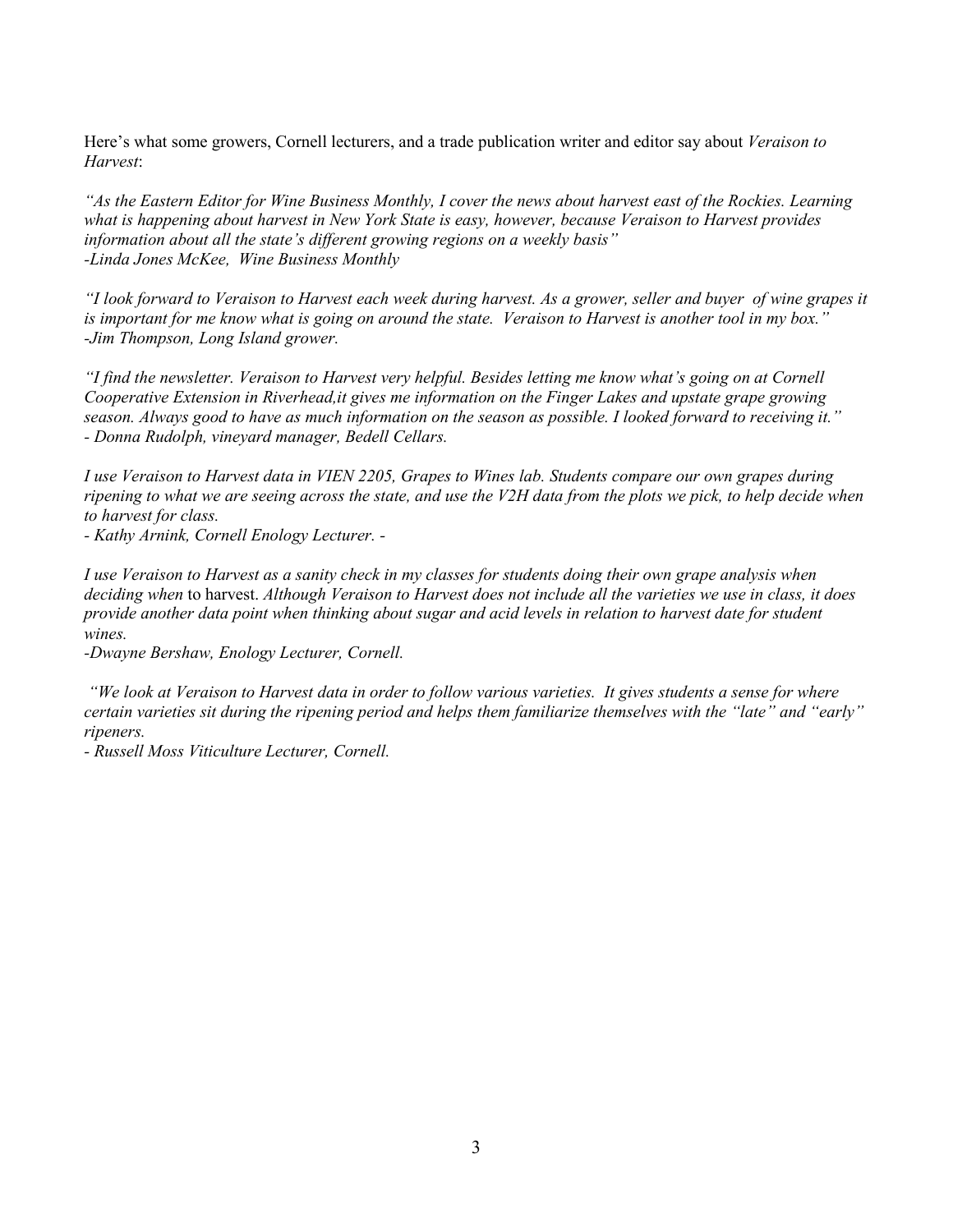### Appendix.

### **Impact Statement.**

*[Veraison to Harvest](https://grapesandwine.cals.cornell.edu/newsletters/veraison-harvest)* provides New York growers and winemakers with weekly information on fruit composition of important varieties statewide, regional updates on production and winemaking issues throughout the ripening period, and updates on on-going Cornell research and extension projects. A joint project of the Finger Lakes, Lake Erie, Long Island, Eastern NY, Statewide Viticulture and statewide Enology extension programs, the newsletter is distributed to 1500 enrollees of Cornell Cooperative Extension programs.

### **Publications.**

Veraison to Harvest 2019 List of Articles and Authors

### **[2019 Veraison to Harvest #9](https://grapesandwine.cals.cornell.edu/sites/grapesandwine.cals.cornell.edu/files/shared/Veraison%20to%20Harvest%202019%20%239.pdf)**

- The 2019 Growing and Winemaking Season in Review
- The September Factor (Gerling, Walter-Peterson, Martinson, Meyers)
- Brix Accumulation, Rain, and Yield: Measuring the Impact (Kevin Martin)
- Grapes of the Future (Wiepz, Martinson)
- Fruit Composition Trends 2015-2019 (Martinson)
- Downy Mildew Defoliation Delays Ripening (Martinson)
- Thanks to our supporters
- Thanks to our Crew

### **[2019 Veraison to Harvest #8](https://grapesandwine.cals.cornell.edu/sites/grapesandwine.cals.cornell.edu/files/shared/Veraison%20to%20Harvest%202019%20%238.pdf)**

- Around New York (Martinson, Walter-Peterson, Wise, Meyers, Russo)
- Fruit Composition Report (Gerling, Russo, Walter-Peterson, Meyers, Wise, Ross, Manning)
- Why We Have Disease Management Trials (Photo, Martinson)

### **[2019 Veraison to Harvest #7](https://grapesandwine.cals.cornell.edu/sites/grapesandwine.cals.cornell.edu/files/shared/Veraison%20to%20Harvest%202019%20%237.pdf)**

- Around New York (Martinson, Walter-Peterson, Wise, Meyers, Russo)
- 2019 Lake Erie Concord Berry Curve (Bates)
- Fruit Composition Report (Gerling, Russo, Walter-Peterson, Meyers, Wise, Ross, Manning)
- Powdery Mildew Phenotyping Robot Increases Efficiency in Evaluating Resistance (Photo, Martinson, van Zoeren)

### **[2019 Veraison to Harvest #6](https://grapesandwine.cals.cornell.edu/sites/grapesandwine.cals.cornell.edu/files/shared/Veraison%20to%20Harvest%202019%20%236.pdf)**

- Around New York (Martinson, Walter-Peterson, Wise, Meyers, Russo)
- 2019 Lake Erie Concord Berry Curve (Bates)
- Trials without Tribulations: Best Practices for Winery Fermentation Trials (Gerling)
- Fruit Composition Report (Gerling, Russo, Walter-Peterson, Meyers, Wise, Ross, Manning)
- Genetic Mapping Population from Cornell Grape Breeding Program (Photo, Martinson, van Zoeren, Reisch)